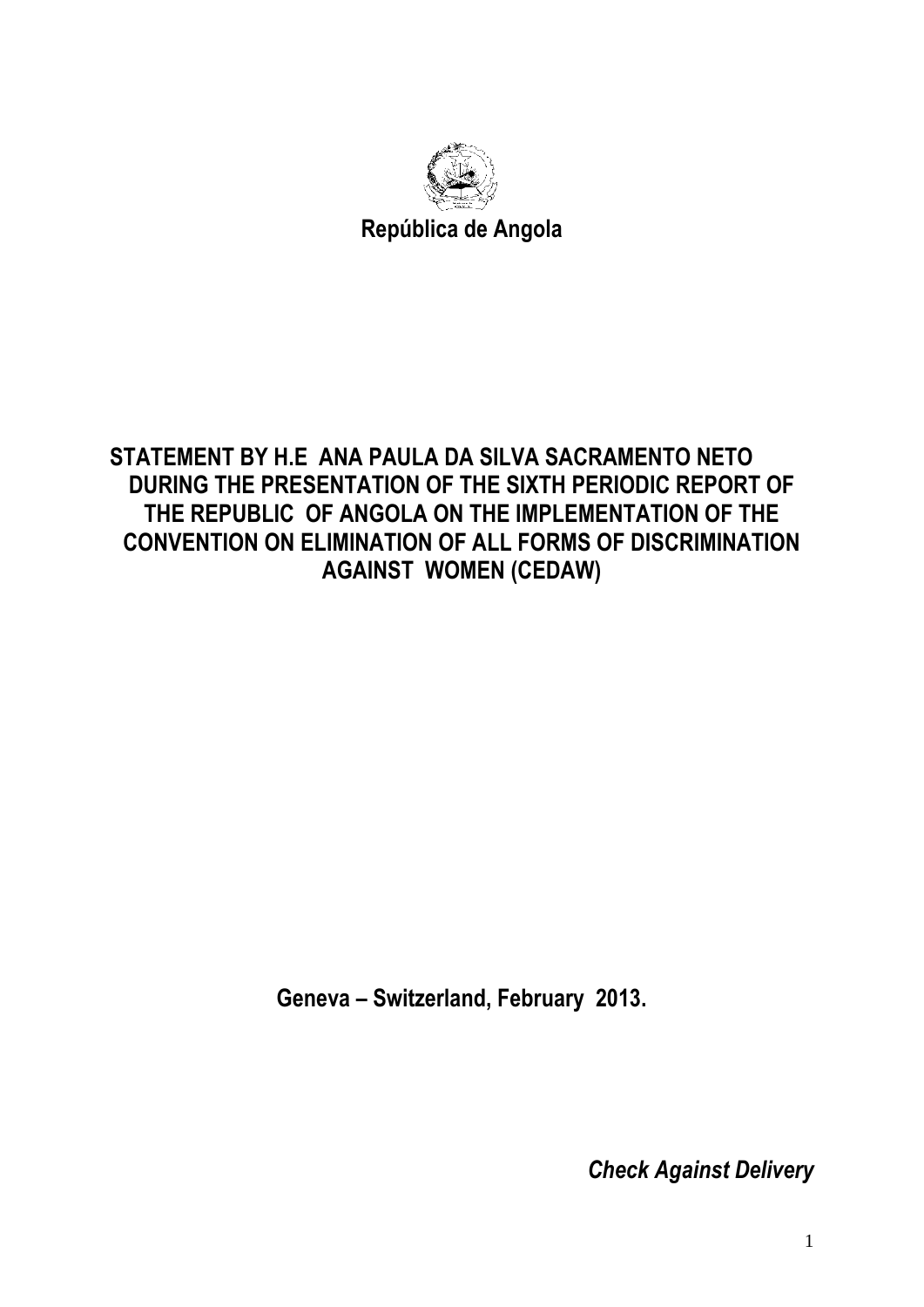Madam President,

Distinguished members of the committee

Ladies and gentlemen;

Allow me at the outset on behalf of the Government of the Republic of Angola to extend our greetings to the members of the Committee, in particular Ms. Nicole Ameline on her election as the Chairperson of this Committee. During this session, the Angolan delegation would like to share with the Committee its efforts and actions to promote and advance the Rights of Women, as well as the challenges faced on the full implementation of the Convention on the Elimination of All Forms of Discrimination Against Women (CEDAW).

The Angolan delegation is composed of experts from the following Ministries: Family and Women Promotion to which I belong; the General Prosecutor; Home Affaires; External Relations, Justice and Human Rights, Economy, Education Public Administration Labor and Social Security, and Social Welfare. The names and the functions are contained in the Note Verbal submitted to the Committee.

Madam President;

The 6th report covers the period from 2006 to 2010, and reports actions on the implementation of the Convention in Angola aimed at achieving equal rights and opportunities for women and men. Such actions, also reflect the implementation of the Committee's recommendations made during the presentation of the 4th and 5th consolidated periodic report.

Aware that human rights are universal, indivisible and interdependent, the government's actions are based on fulfillment of commitments under the Convention, as well as treaties on Human Rights where the Republic of Angola is a state party.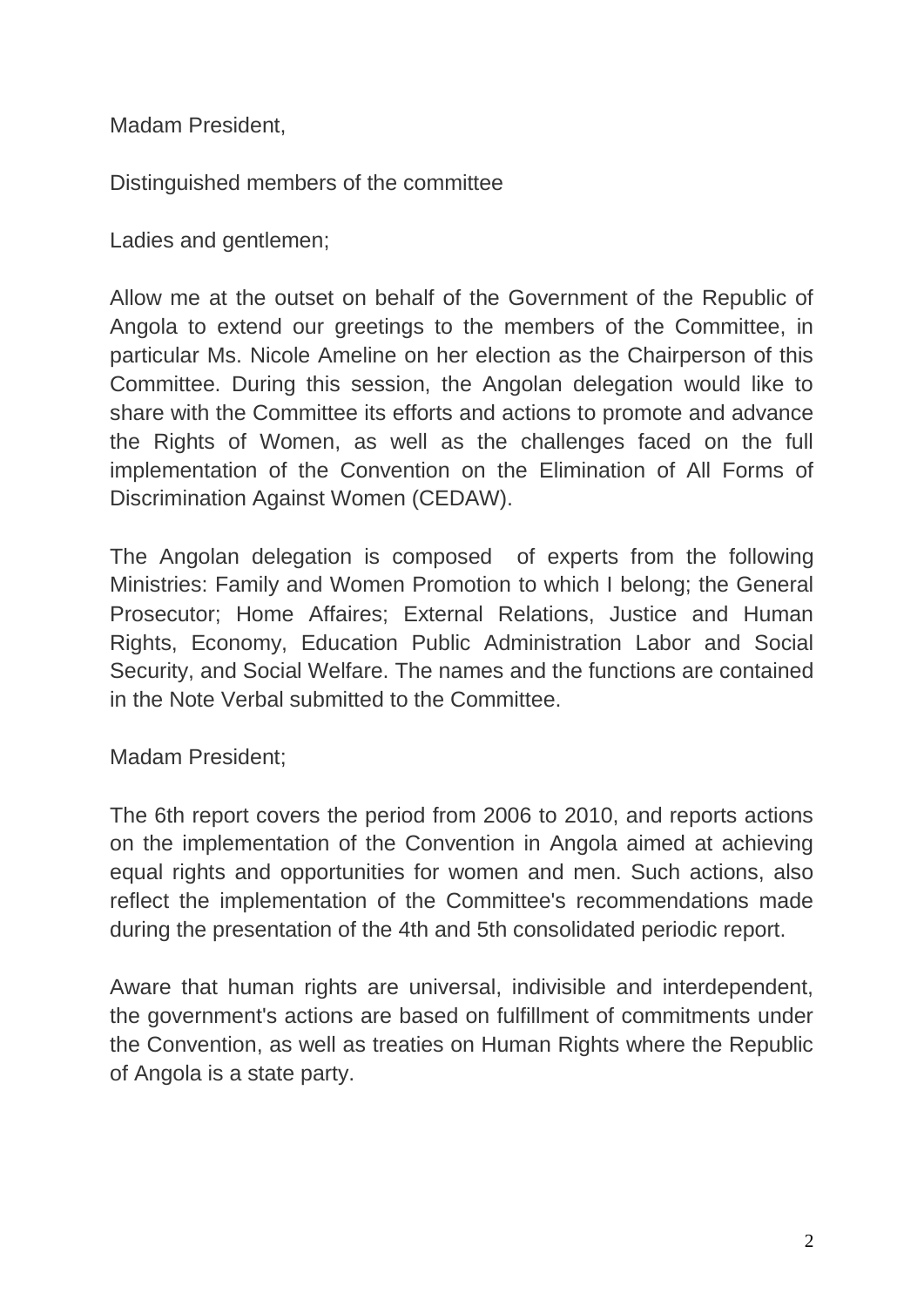By ratifying CEDAW, the Republic of Angola has committed to take specific measures to strengthen the protection of women's rights and combating all forms of discrimination.

Combating violence in particular violence against women is one of the main concerns of the Angolan government. That's why in this period of political stability and peace, the promotion of gender is embedded in the strategic policy for economic development.

The adoption of the Constitution of the Republic of Angola in 2010, establishes in its Article 23, the principle of equality of all citizens.

In this context, there were enacted laws that safeguard the protection of women in Angolan society such as Law No. 02/05 on the Participation of Women in Political life, the Law n. <sup>o</sup> 25/11 against Domestic Violence and the Law n º 25 / 12 of the Protection and Development of Children.

The Ratification of international instruments on human rights, including: the Protocol to the African Charter on Human and Peoples' Rights on the rights of women, the SADC Protocol on Gender and Development, the Solemn Declaration on Gender Equality and Women in Africa, the UN Convention Against Transnational Organized Crime and its Additional Protocols, demonstrates the engagement of the Angolan government regarding the promotion, protection and gender equality.

In this regard, it was created the Intersectoral Commission for the Preparation of Reports on Human Rights, which has among other objectives strengthening the partnership with civil society organizations and the UN system including the human rights treaty bodies .

The Ministry of Family and Women Promotion is the government Department in charge of implementing the strategy for the promotion of women, whose functions have been strengthened through the inclusion of two new directorate namely the National Gender policy Directorate and the National Directorate for Women's Rights which cordinates the family counseling centers throughout the country and acts as a liason with NGOs centers and the home affairs unity specialized in combating violence against women.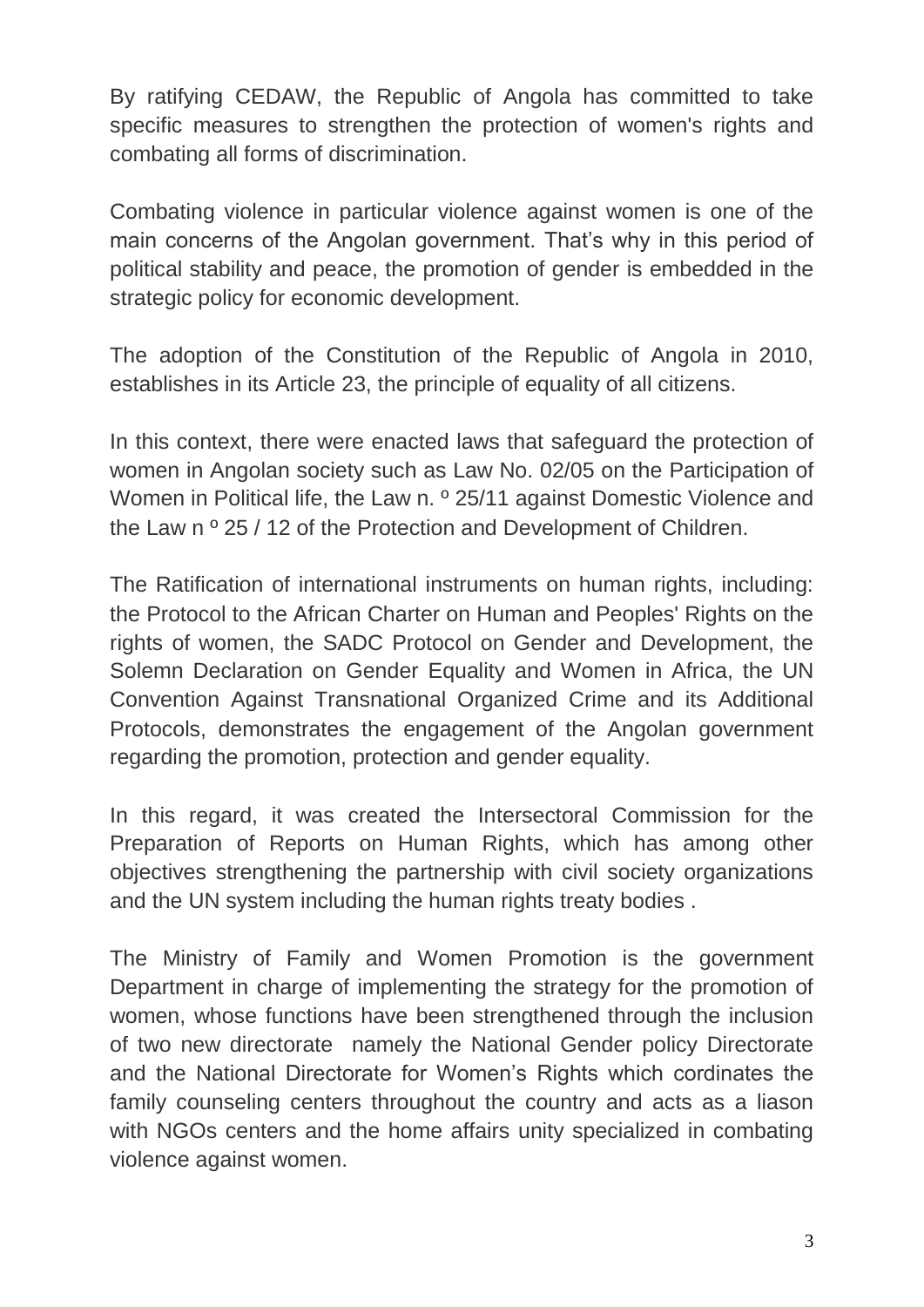Furthermore the ministry has created and integrated formation system on gender issues and coordenates the so called "UNITE" campaign to put an end on violence agaisnt women and girls in partnership with UNFPA

Madam President;

The results of this work have been complemented with policies aimed at implementing the recommendations of the Committee, through the implementation of programs, projects and services for the promotion of the empowerment of women, particularly women in rural areas, heads of households and women with disabilities, allowing their effective access to health, education, land, clean water, food, housing, subsidized credit and income-generating projects in accordance with Article 3 of CEDAW.

Despite the principle of equality enshrined in the constitution it is recognizes the existence in Angola of some stereotypes and harmful practices particularly in rural areas that result in discrimination against women and girls, derived from cultural practices. However the Constitution in its article 7 prohibits all practices, which violate the dignity of the human person.

In this regard , the Ministry of Family and Women Promotion in partnership with other stakholders have carried out information campaigns, awareness through seminars nationalwide to eliminate such practices in accordance with Article 5 of the CEDAW.

Violence against women and girls is an undeniable reality in all societies. For this reason, the Angolan Government has adopted appropriate measures to prevent and combat such practices in accordance with Article 6 of CEDAW.

Regarding information circulating according to which there had been acts of sexual violence against migrants in Angola during the repatriation process, I would like to emphasize that the process respects the principles of human rights and international law and such practices that violates the fundamental human rights of migrants to do not reflect the politics of the Angolan Government.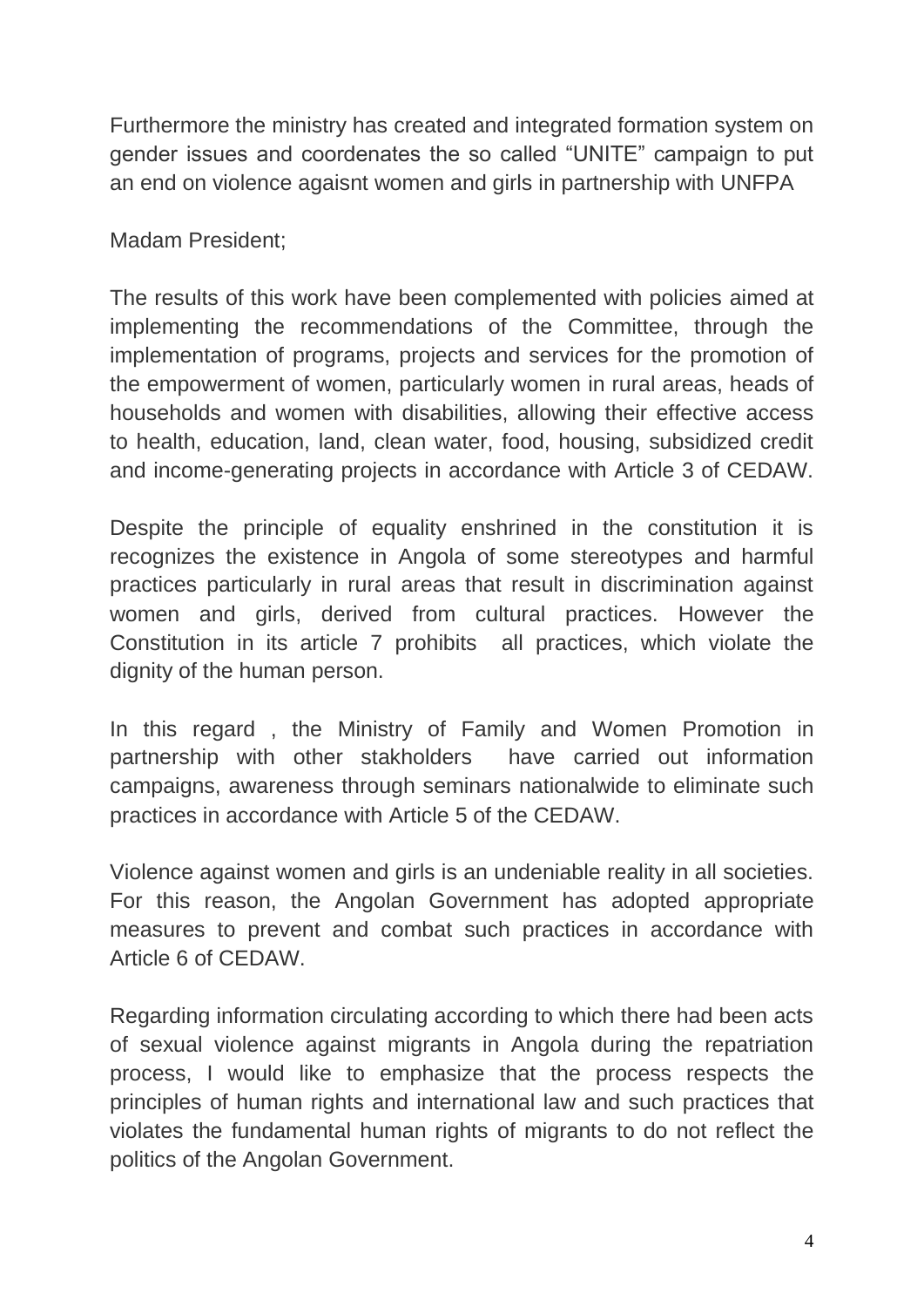In order to increse transparency the government has strengthened its cooperation with the specialized agencies and programs of the United Nations, including the International Organization for Migration, UN High Commissioner for Refugees to monitor the the repatriation process of migrants in Angola.

Madam President,

Women's Participation in the political life of the country falls under leadership and decision-making positions at all levels.

Despite the efforts developed by the government to implement the Articles 7 and 8 of CEDAW, the results have not yet achieved its goals.

Accordingly, the representation of women in parliament is 38.6%, at government level 20.9% and 23% in the judiciary system.

Madam Chair,

The increase of schools allows the Angolan government to implement more effectively the strategy for the promotion of equal opportunities in the education system that relies on increasing the retention and progression rate of girls and the elimination of stereotypes that encourages discrimination in the school programs and textbooks, by integrating gender issues in the national education system.

However, despite the efforts of the Government there is still some disparity in access to school .In average there are 77 girls for every 100 boys.

Madam President,

According to the Angolan legislation, every citizen has the right to equal opportunities in employment and a choice of profession or type of work, without any discrimination between men and women. For same work and equal salary.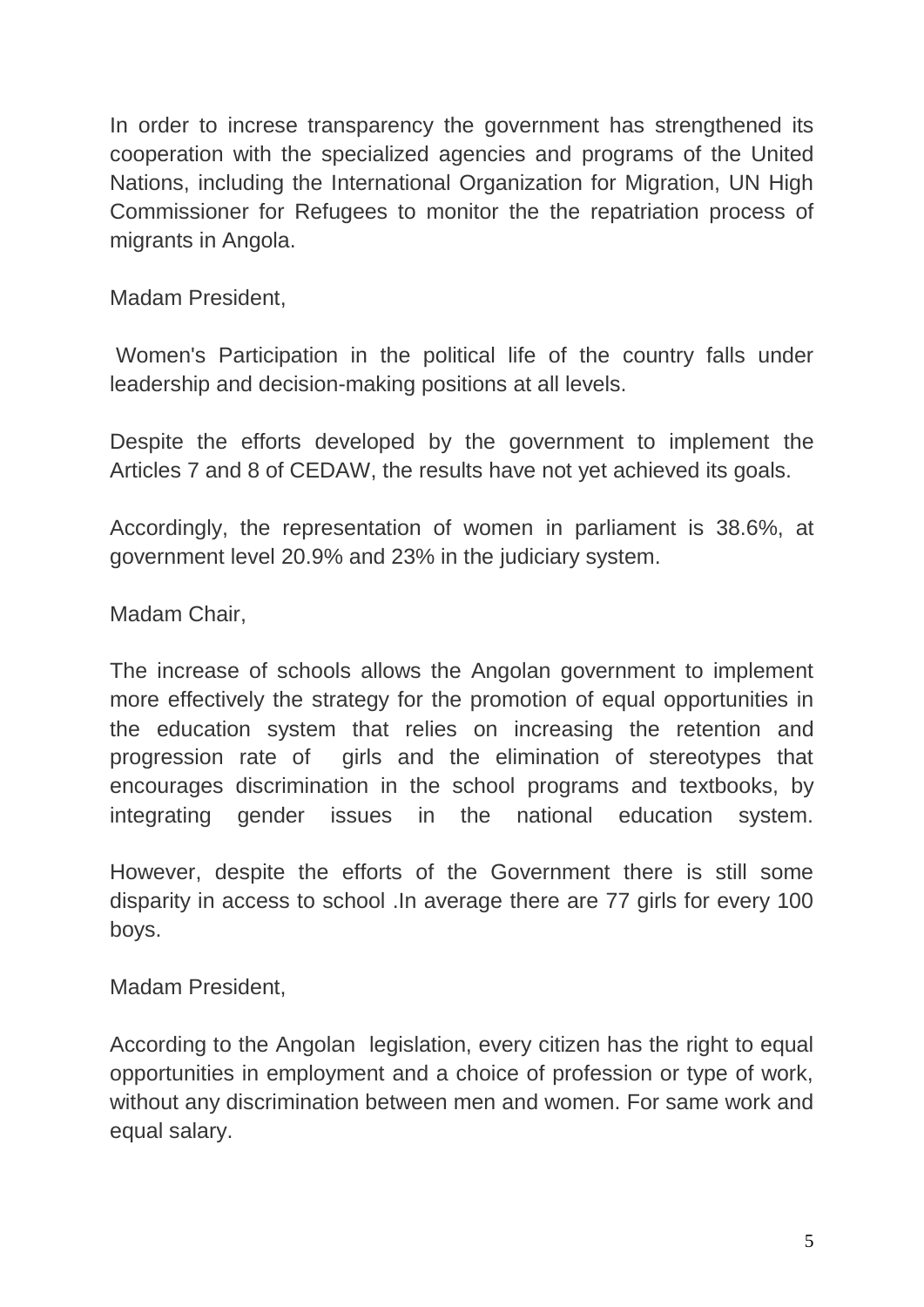The health of mother and child constitutes the most important public health care challenge in Angola and is one of the main a priorities in the 2012-2017 Government program.

The factors that influnces the maternal and infant mortality are complex and beyond the health care sector. Maternal and infant mortality rate are important indicators of quality of life and social reality of the population.

In addition to the revitalization of the health system, at the municipalities, the government provide specialized health care services for mother and childs at aiming to increase the universal acess and equity.

Taking into consideration that this challenges requires the involvement of various stakeholders, the government has in 2010 established the Committee for prevention of maternal deaths coordenated by the Ministry of Family and Promotion of Women in order to monitor the national campaign for accelerating reduction of maternal and neonatal and infant mortality as well as to raise awarness of the society around this issues.

Madam President,

The progress made in the construction and rehabilitation of social infrastructure, particulary the health sector, allowed the expansion of the municipal health network and the creation of new specialized and integrated services

There has also been improvements in the coverage of pre-natal consultations, disease prevention with increased immunization coverage, reduction or stabilization of incidence, prevalence and mortality from endemic diseases, particularly the prevention and control of HIV / AIDS, which contributed to raise life expectancy.

Madam President,

Despite the governament efforts there are still several challenges mainly the lack of technical expertise,and unsufciente financial resources as well as the weakness in the health information system which impacts the decision making process.